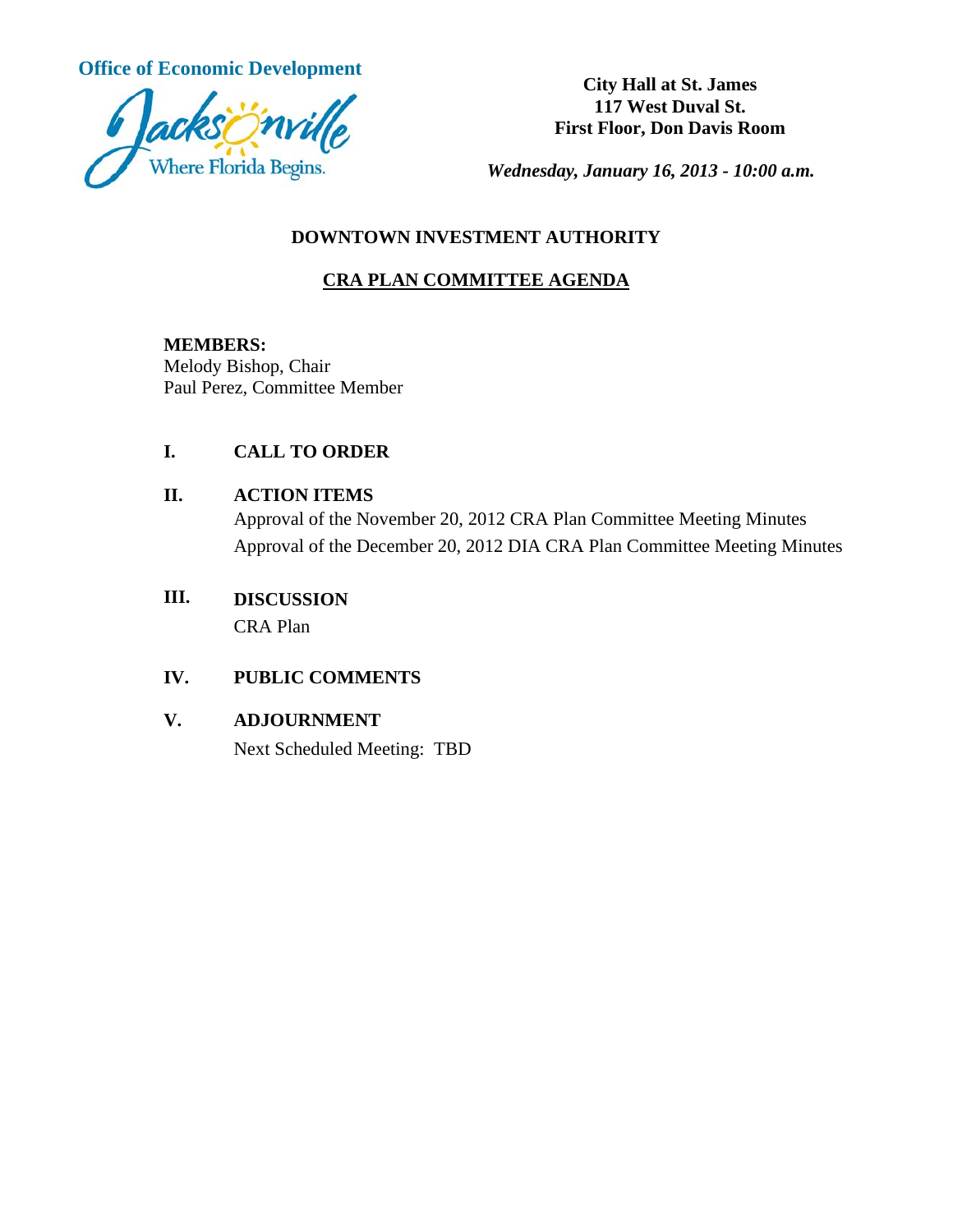**Office of Economic Development Downtown Investment Authority** 



**City Hall at St. James 1st Floor, Don Davis Room**

*Tuesday, February 12, 2013 – 9:00 a.m.*

### *HEMMING PLAZA COMMITTEE MEETING MINUTES*

**Board Members Present:** DIA Chair D. Harris; Hemming Plaza Committee Chair J. Bailey; M. Bishop; and T. Allegretti

**Attendees:** Ted Carter, Acting Executive Director Office of Economic Development; Paul Crawford, OED, Acting Executive Director; Eric Lindstrom, OED; Michelle Stephens, Recording Secretary

**Office of General Counsel:** Jason Gabriel

**Council Members Present:** Council Member E. Denise Lee, Council District 8 and Council Member Don Redman, Council District 4

#### **I. CALL TO ORDER**

Hemming Plaza Committee Chair J. Baily called the meeting to order at approximately 9:10 a.m.

#### **HEMMING PLAZA DISCUSSION**

Chair Bailey advised that as a result of Council Member Denise Lee, Chair of the City Council Ad Hoc Committee on Hemming Plaza and who also attended the December 12, 2012 DIA meeting, a Hemming Plaza Committee of the DIA was formed, Chaired by Jim Bailey and includes Board Member K. Harper and Board Member M. Bishop. The purpose of the DIA Hemming Plaza Committee was to take all of the information provided by Council Member Lee's Committee study it, explore solutions and recommend a solution to the full DIA in the near future.

Mr. Bailey advised that one of the recommendations that resulted from Council Member Lee's Committee was the idea of creating a new not-for-profit foundation that would be responsible for Hemming Plaza. The foundation would be responsible for creating a sense of neighborhood for the people who live and work downtown and treating Hemming Plaza like a welcoming front porch for visitors to our downtown government center. The foundation would be responsible for staging events, hiring vendors, and fronting the expenses and it would also keep all of the revenues generated to go back into the operation and promotion of the park though the foundation. Would be run similar to other successful parks around the country and compared to the way the Riverside Arts Market is run. Other groups such as churches and non-profits could use the plaza, but event booking would be scheduled and approved by the foundation. Council Member Lee noted that she could not speak for other members of City Council, but thought that if the DIA chose to follow the suggestion of a not-for-profit organization or if the DIA were to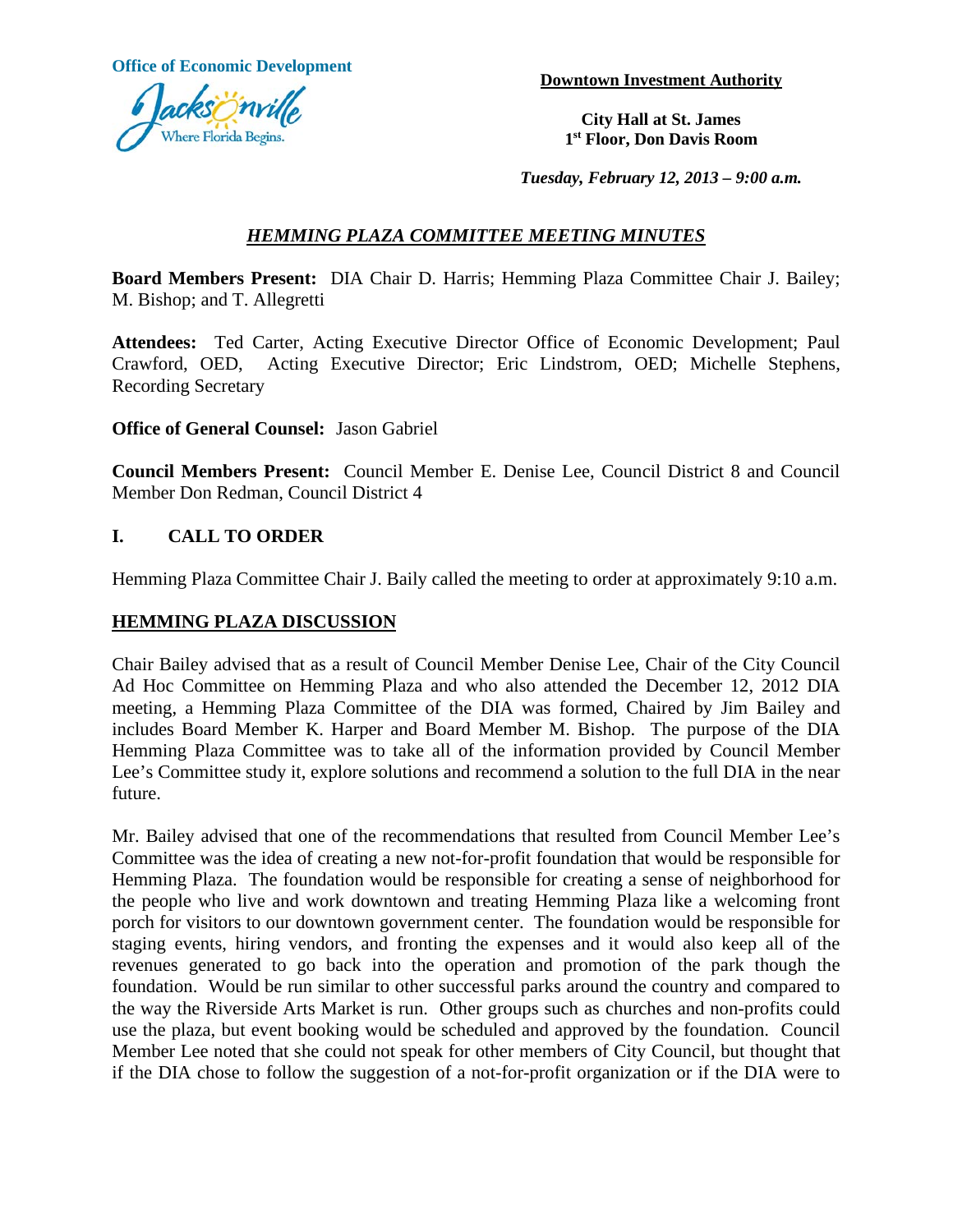DIA Hemming Plaza Committee Meeting February 12, 2013 Page 2 of 4

come up with another better idea, the members of City Council would be inclined to follow their lead.

Mr. Bailey advised that he has since spoken with several stakeholders to find out what can be done if the park was run by a not-for-profit foundation, adding that they have reached out to other cities around the country who have had success with a not-for-profit foundation under similar circumstances. He introduced Ms. Emily Butler who provided a presentation on a hypothetical model based on research conducted. The title of the presentation was H.A.R.T. Jacksonville (a copy of the presentation is attached).

Mr. Bailey provided the following information:

- The concept is a collaborative effort working with the City's Park and Recreation Department, DVI, and businesses.
- To test, they created a mock foundation of 10 people who would invest \$5,000 into the "Friends of Hemming Plaza" or the "H.A.R.T. organization" to be seed money to start the foundation.
- There are grants from Home Depot, Verizon, State Farm, Wells Fargo, etc. for urban park improvements that can be applied for.
- The concept requires no money from the City other than the maintenance currently provided by the City.
- The Sheriff advised that with a private foundation you can have rules in the park that he can't enforce as a law enforcement officer.
- Events are needed every single day in the park.
- Has spoken with the Florida Theatre, an organization that he thinks can handle the programming of the events adding that they would be glad to assist with a programmer to pull the events off and manage them on a day to day basis.
- Must be a collaborative effort.
- The park remains a City park with some rules and regulations that are created by the foundation.
- Would like to have up and running in coordination with One Spark in April.

Mr. Bailey advised at the end of the presentation that the proposed not-for-profit foundation was one option that they would like to bring back to the DIA as an opportunity and as a suggestion. He suggested that DVI has presented a RFI that has merit that should be looked at to see if it can carry itself or if there is a hybrid or blend in between of what we are trying to do. It's not about trying to do the same things we have been trying to do in the past. It is time to unleash the potential in Hemming Plaza, get it done, salvaged and show that the DIA is going to get things done and start moving forward.

Mr. Bailey advised that the Committee's recommendation is to take the concept presented today back to the DIA as a recommendation to continue investigation and move forward, see if there are other opportunities with other organizations that might like to do this (if someone has a better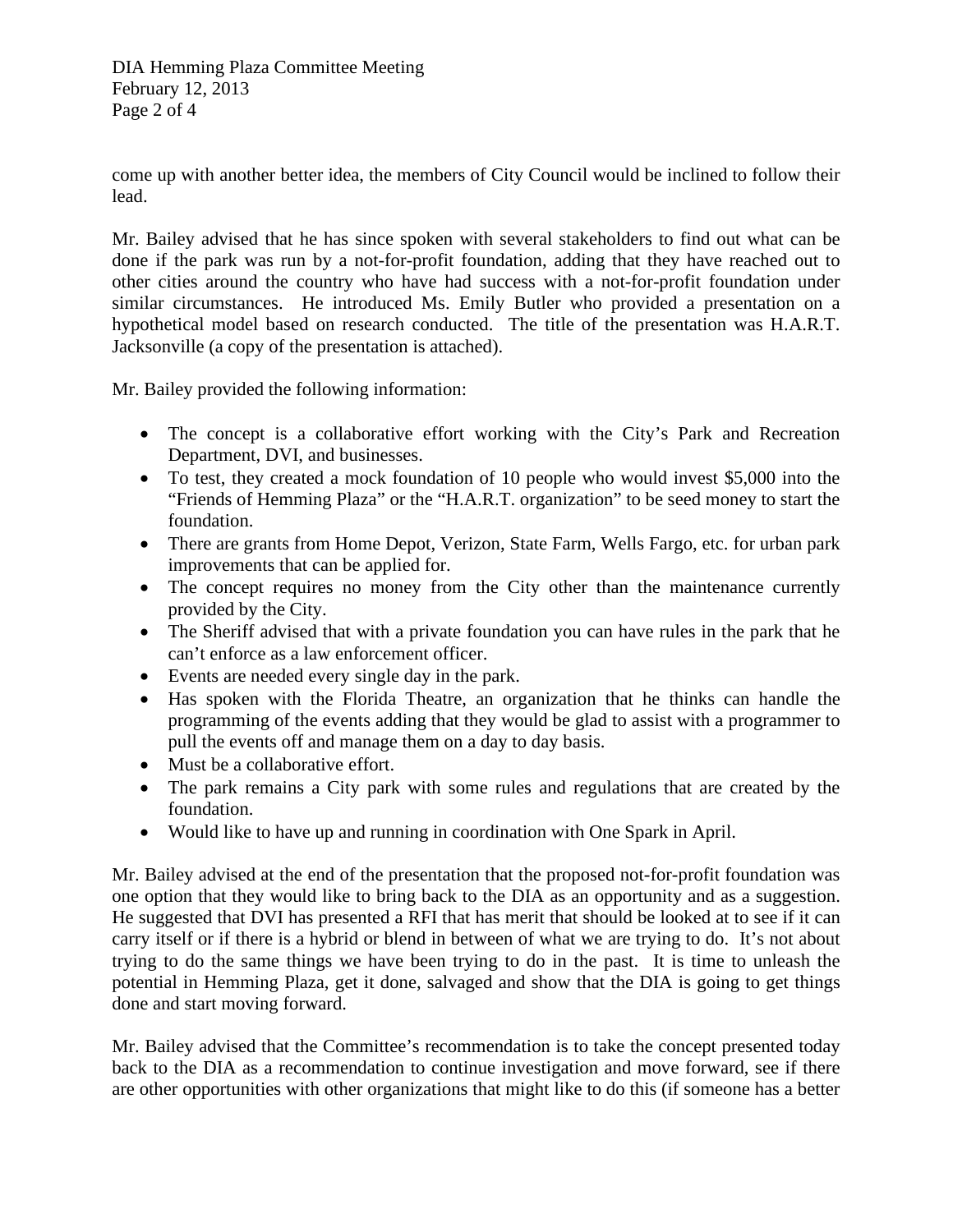DIA Hemming Plaza Committee Meeting February 12, 2013 Page 3 of 4

mousetrap – we want it – we want to jump on it and do it), there is no pride and ownership in anything we do. If we have another opportunity let's do it. Or, if we have a combination of opportunities that we can pull together  $- I$  think the foundation is an excellent way to pull these different entities together and be able to do Hemming Plaza right and get it done.

Council Member Lee was present and reiterated the need for the DIA to own the Hemming Plaza issue and move it forward.

Terry Lorince, Executive Director with Downtown Vision, Inc. commented that she hoped the DIA had a chance to read their RFI and discuss their budget and their proposal and look at what other downtown improvement districts are doing throughout the county to manage parks.

Chairman Bailey advised that he would like to make a recommendation to the DIA on proceeding forward with the opportunity for a foundation and if and how the RFI that has been presented is information that may also be used, or the possibility of merging the two and figure out the best opportunity to move forward.

A motion was made by Chairman Bailey and seconded by Committee Member M. Bishop to take the not-for-profit foundation concept to the full DIA as a recommended solution to the Hemming Plaza issue.

For clarification, Mr. Gabriel verified that the DIA Hemming Plaza Committee was making a recommendation to the DIA for vote regarding the exploration and possibilities of engaging with a not for profit to program and operate events at Hemming Plaza. Mr. Gabriel added (noting that he needs to verify the information) that if the DIA concurs with the recommendation, it is likely that the action will require either a RFP for the property or City Council action. Whenever you are relinquishing some formal control over a public park or property in general it may require some form of RFP to vet what operators may exist or Council approval because it will likely result in some form of an agreement.

After much discussion, the Committee concurred that the discussion of the not for profit foundation presented by Chair Bailey today, the subject of the RFI submitted by DVI, and the possible need to issue a RFP and under what scenarios, etc. needed to be further researched and presented to the full DIA for a recommendation.

A motion was made by Committee Member M. Bishop and seconded by Chair J. Bailey to take the not-for-profit foundation concept to the full DIA as a recommended solution to the Hemming Plaza issue.

There being no further business, Chair J. Bailey adjourned the meeting at approximately 10:14 a.m.